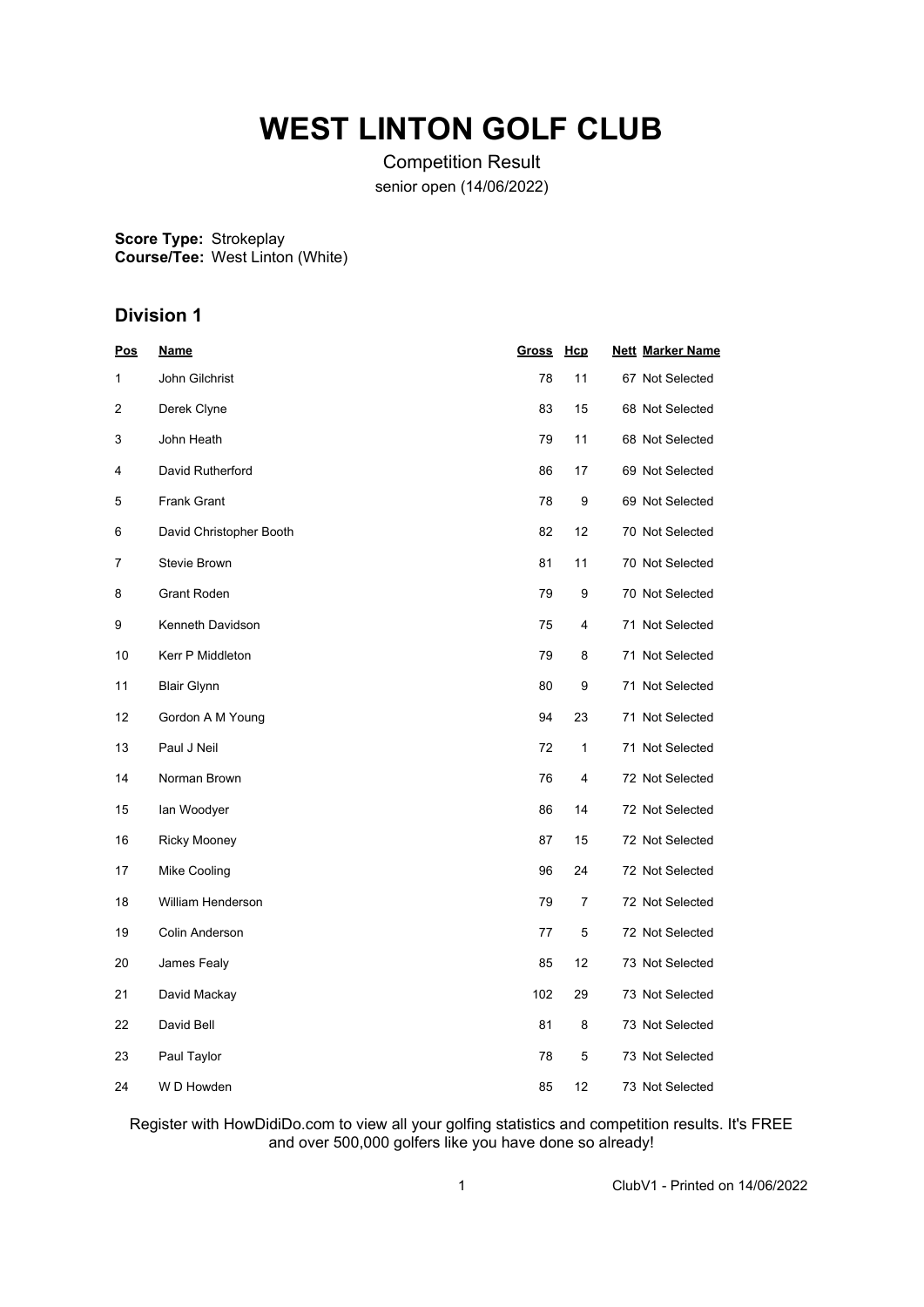## **Division 1**

| <b>Pos</b> | <b>Name</b>               | <b>Gross</b> | Hcp | <b>Nett Marker Name</b> |
|------------|---------------------------|--------------|-----|-------------------------|
| 25         | Leslie McKirdy            | 86           | 13  | 73 Not Selected         |
| 26         | Alastair Grieve           | 84           | 10  | 74 Not Selected         |
| 27         | Brian Evangelista         | 92           | 18  | 74 Not Selected         |
| 28         | Alan George Shepherd      | 87           | 13  | 74 Not Selected         |
| 29         | <b>Brian Beattie</b>      | 80           | 6   | 74 Not Selected         |
| 30         | <b>Tom Costello</b>       | 81           | 7   | 74 Not Selected         |
| 31         | <b>Robert Mottershead</b> | 81           | 7   | 74 Not Selected         |
| 32         | Angus Scott               | 93           | 19  | 74 Not Selected         |
| 33         | <b>Andrew Peaston</b>     | 90           | 16  | 74 Not Selected         |
| 34         | <b>Colin Halcrow</b>      | 79           | 5   | 74 Not Selected         |
| 35         | John Hume                 | 81           | 6   | 75 Not Selected         |
| 36         | Alan N Taylor             | 94           | 19  | 75 Not Selected         |
| 37         | Paul Greenlaw             | 87           | 12  | 75 Not Selected         |
| 38         | Michael Simpson           | 85           | 10  | 75 Not Selected         |
| 39         | Graham Hall               | 98           | 23  | 75 Not Selected         |
| 40         | Graham Rosie              | 84           | 9   | 75 Not Selected         |
| 41         | Douglas R Millar          | 88           | 13  | 75 Not Selected         |
| 42         | <b>Thomas Cordery</b>     | 81           | 6   | 75 Not Selected         |
| 43         | David Michael McGrath     | 85           | 10  | 75 Not Selected         |
| 44         | <b>Bob Kennett</b>        | 94           | 19  | 75 Not Selected         |
| 45         | David Clark               | 90           | 15  | 75 Not Selected         |
| 46         | Steve Richardson          | 82           | 7   | 75 Not Selected         |
| 47         | Jimmy Sinton              | 97           | 21  | 76 Not Selected         |
| 48         | Gary Sneddon              | 89           | 13  | 76 Not Selected         |
| 49         | Neil Beaton               | 87           | 11  | 76 Not Selected         |
| 50         | Jim Dickson               | 97           | 21  | 76 Not Selected         |
| 51         | <b>Howard Wright</b>      | 85           | 9   | 76 Not Selected         |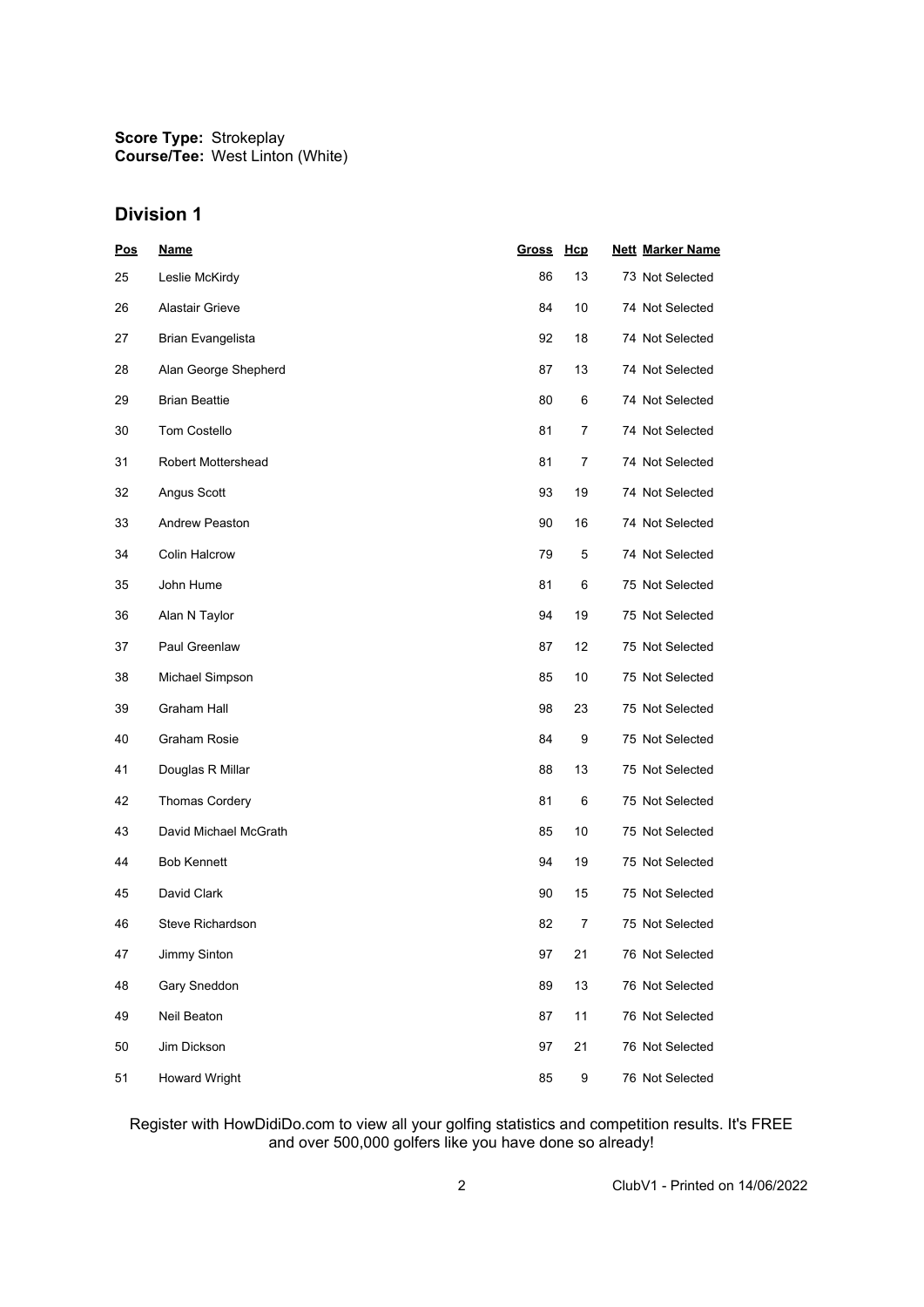## **Division 1**

| <u>Pos</u> | <b>Name</b>             | <u>Gross</u> | <u>Нср</u>     | <b>Nett Marker Name</b> |
|------------|-------------------------|--------------|----------------|-------------------------|
| 52         | William Hughes          | 91           | 15             | 76 Not Selected         |
| 53         | <b>William Dalgetty</b> | 92           | 16             | 76 Not Selected         |
| 54         | lan Dickson             | 77           | 1              | 76 Not Selected         |
| 55         | John Hardie             | 90           | 14             | 76 Not Selected         |
| 56         | Gordon Shiel            | 94           | 18             | 76 Not Selected         |
| 57         | <b>Thomas Anderson</b>  | 87           | 11             | 76 Not Selected         |
| 58         | Jim Sharp               | 102          | 26             | 76 Not Selected         |
| 59         | David F Buchanan        | 83           | 7              | 76 Not Selected         |
| 60         | Tom Robertson           | 95           | 19             | 76 Not Selected         |
| 61         | Andrew MacKenzie        | 89           | 13             | 76 Not Selected         |
| 62         | J Clark Pearson         | 96           | 20             | 76 Not Selected         |
| 63         | David Mains             | 94           | 18             | 76 Not Selected         |
| 64         | Kenny Nicol             | 92           | 15             | 77 Not Selected         |
| 65         | Jim Hume                | 90           | 13             | 77 Not Selected         |
| 66         | Eric Bird               | 89           | 12             | 77 Not Selected         |
| 67         | Jim Motherwell          | 92           | 15             | 77 Not Selected         |
| 68         | Stephen Wright          | 83           | 6              | 77 Not Selected         |
| 69         | <b>Bill Scorgie</b>     | 84           | 7              | 77 Not Selected         |
| 70         | H McGlashan             | 94           | 17             | 77 Not Selected         |
| 71         | A Gordon C Turner       | 88           | 11             | 77 Not Selected         |
| 72         | John Heatley            | 92           | 15             | 77 Not Selected         |
| 73         | lan D Kerr              | 84           | 7              | 77 Not Selected         |
| 74         | Neil Boddie             | 102          | 25             | 77 Not Selected         |
| 75         | Brian R Thain           | 91           | 14             | 77 Not Selected         |
| 76         | <b>Andrew Curry</b>     | 94           | 17             | 77 Not Selected         |
| 77         | Chris Hutton            | 84           | $\overline{7}$ | 77 Not Selected         |
| 78         | <b>Findlay Brown</b>    | 94           | 17             | 77 Not Selected         |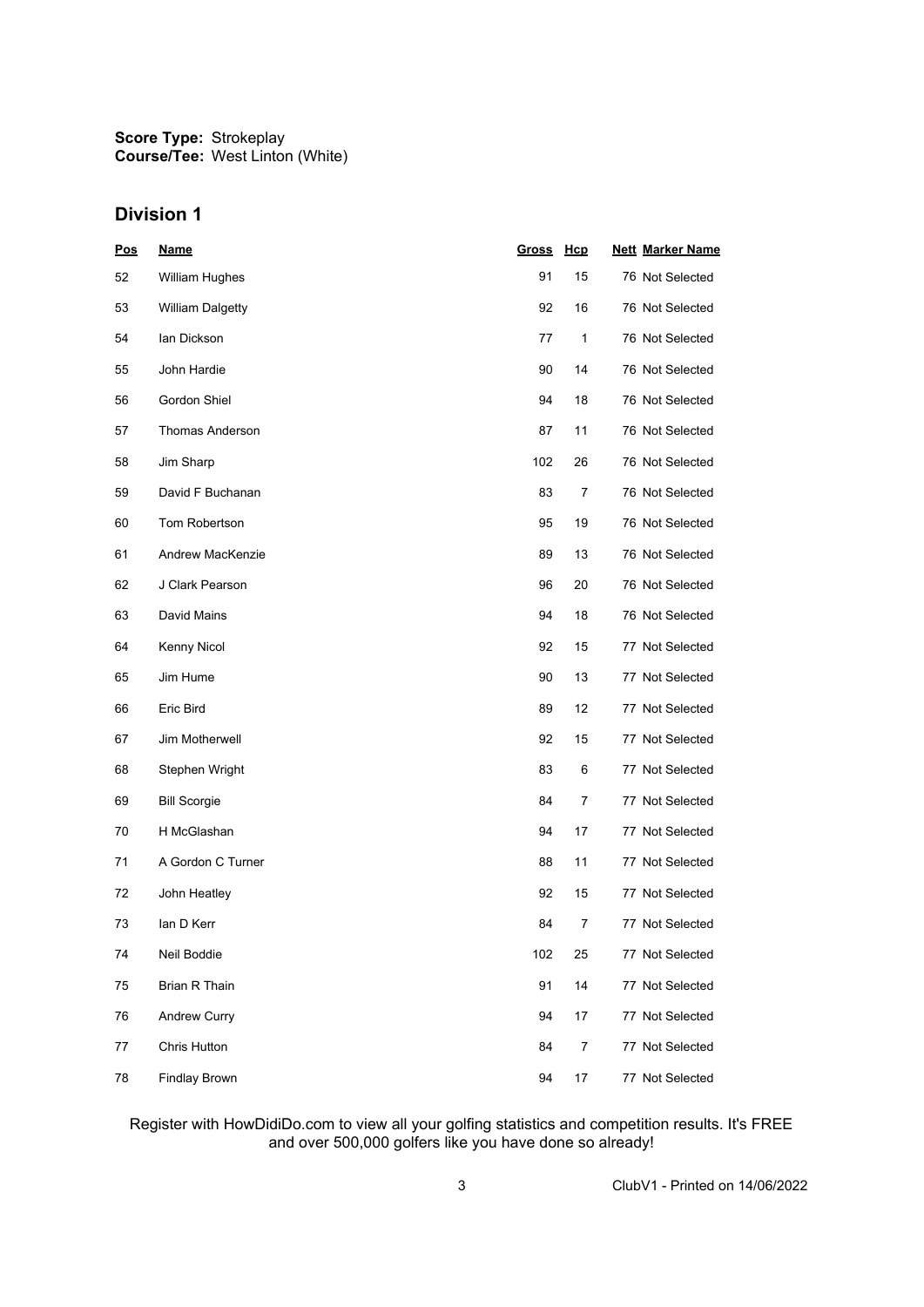## **Division 1**

| <u>Pos</u> | <b>Name</b>            | Gross | <u>Hcp</u> | <b>Nett Marker Name</b> |
|------------|------------------------|-------|------------|-------------------------|
| 79         | Harry Horridge         | 88    | 10         | 78 Not Selected         |
| 80         | S Dowie                | 97    | 19         | 78 Not Selected         |
| 81         | David Curley           | 93    | 15         | 78 Not Selected         |
| 82         | Keith Leslie           | 92    | 14         | 78 Not Selected         |
| 83         | Rab Dewar              | 91    | 13         | 78 Not Selected         |
| 84         | <b>Stuart Moffat</b>   | 95    | 17         | 78 Not Selected         |
| 85         | Robert Kerr            | 89    | 11         | 78 Not Selected         |
| 86         | J M Scott              | 91    | 13         | 78 Not Selected         |
| 87         | David Wright           | 92    | 14         | 78 Not Selected         |
| 88         | David Thom             | 78    | 0          | 78 Not Selected         |
| 89         | C. Mercer              | 95    | 16         | 79 Not Selected         |
| 90         | Martin Hynd            | 87    | 8          | 79 Not Selected         |
| 91         | D Connell              | 98    | 19         | 79 Not Selected         |
| 92         | Eric Middlemas         | 91    | 12         | 79 Not Selected         |
| 93         | Allan Morrison         | 83    | 4          | 79 Not Selected         |
| 94         | <b>ANDREW SINTON</b>   | 98    | 18         | 80 Not Selected         |
| 95         | Keith Shepherd         | 95    | 15         | 80 Not Selected         |
| 96         | Andrew McLaren         | 104   | 24         | 80 Not Selected         |
| 97         | Peter Anderson         | 102   | 22         | 80 Not Selected         |
| 98         | <b>Graham Philip</b>   | 86    | 6          | 80 Not Selected         |
| 99         | lain R Wallace         | 97    | 17         | 80 Not Selected         |
| 100        | Alan Taylor            | 95    | 15         | 80 Not Selected         |
| 101        | <b>Michael Doherty</b> | 99    | 19         | 80 Not Selected         |
| 102        | Jim F Miller           | 95    | 15         | 80 Not Selected         |
| 103        | James Golder           | 102   | 22         | 80 Not Selected         |
| 104        | Peter Jenkins          | 98    | 17         | 81 Not Selected         |
| 105        | Alistair Grant         | 85    | 4          | 81 Not Selected         |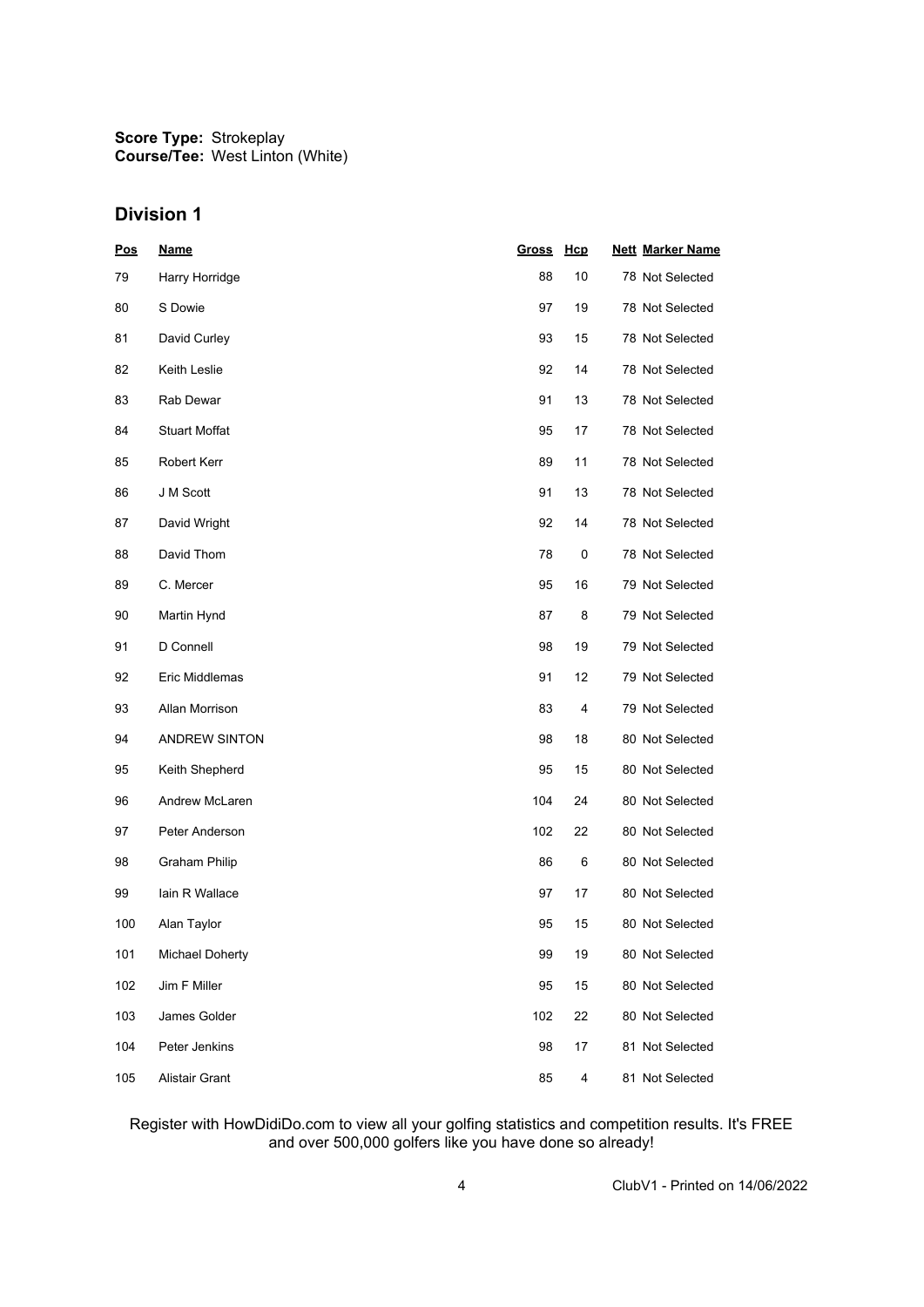## **Division 1**

| <u>Pos</u> | <b>Name</b>            | Gross Hcp |      | <b>Nett Marker Name</b> |
|------------|------------------------|-----------|------|-------------------------|
| 106        | Jeffrey Thomson        | 107       | 26   | 81 Not Selected         |
| 107        | Alan Robertson         | 85        | 4    | 81 Not Selected         |
| 108        | Scott Hayes            | 93        | 12   | 81 Not Selected         |
| 109        | Alan D Young           | 94        | 13   | 81 Not Selected         |
| 110        | <b>Robert Porteous</b> | 94        | 13   | 81 Not Selected         |
| 111        | Andy Smith             | 88        | 7    | 81 Not Selected         |
| 112        | David J Craig          | 94        | 13   | 81 Not Selected         |
| 113        | Colin Wark             | 90        | 9    | 81 Not Selected         |
| 114        | Vic Roberts            | 97        | 15   | 82 Not Selected         |
| 115        | <b>Graeme Marshall</b> | 93        | 11   | 82 Not Selected         |
| 116        | Norman Clark           | 111       | 29   | 82 Not Selected         |
| 117        | lain M MacIver         | 98        | 16   | 82 Not Selected         |
| 118        | M Millar               | 90        | 7    | 83 Not Selected         |
| 119        | Hugh A McKay           | 97        | 13   | 84 Not Selected         |
| 120        | Christopher Ball       | 104       | 19   | 85 Not Selected         |
| 121        | Roy Crichton           | 113       | 28   | 85 Not Selected         |
| 122        | John Coulthard         | 97        | 11   | 86 Not Selected         |
| 123        | David Clemenson        | 97        | 11   | 86 Not Selected         |
| 124        | Rob Marriner           | 109       | 23   | 86 Not Selected         |
| 125        | <b>Grant Bowie</b>     | 100       | 14   | 86 Not Selected         |
| 126        | Thomas Edwards         | 107       | 19   | 88 Not Selected         |
| 127        | <b>Alastair Mcvie</b>  | 100       | 10   | 90 Not Selected         |
| 128        | Andrew Greenberry      | <b>NR</b> | 15   | NR Not Selected         |
| 129        | Gordon Mann            | NR.       | 24   | NR Not Selected         |
| 130        | Michael Skene          | <b>NR</b> | $10$ | NR Not Selected         |
| 131        | Alan Young             | <b>NR</b> | 15   | NR Not Selected         |
| 132        | Georg Klein            | <b>NR</b> | 23   | NR Not Selected         |